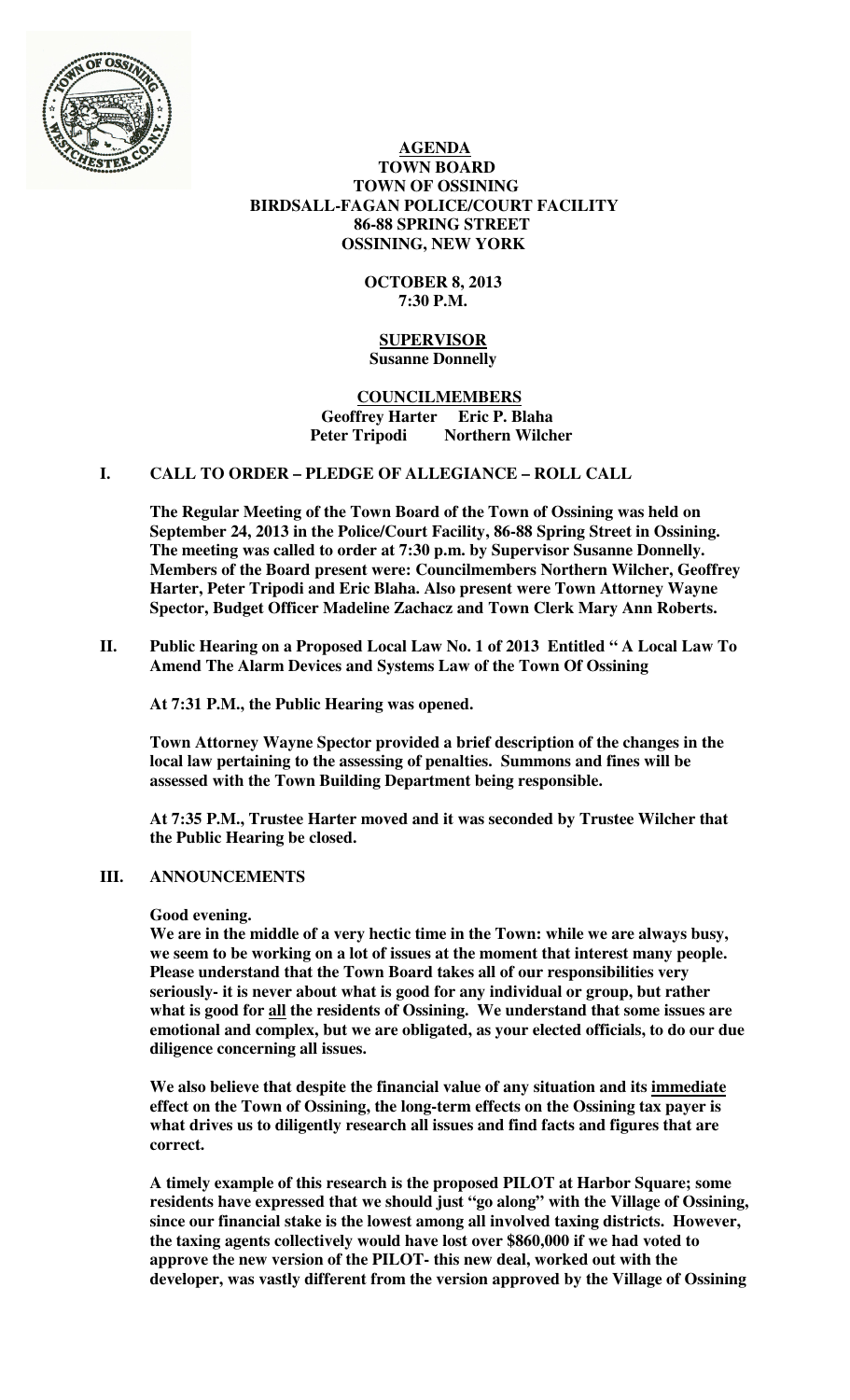**in April 2013. The most recent figures given to the School District (whose expenses comprise the biggest portion of the tax bill) saw an increase of \$200,000+ over the original set of numbers approved by the Village of Ossining in April. To be clear, we are talking about roughly \$1 million more for the community than the PILOT proposal given to the Town Board on Sept. 17, 2013. This discrepancy may not have been realized, and this money may have been lost to all Town residents, had we not have taken our time to fully research the issue.** 

 **We have several questions that we have asked the developer:** 

- **What jobs will Harbor Square be bringing to the community (during construction & permanent)?**
- **What local people will be used during the construction stage?**
- **Will there be internship and apprentice programs for the residents of Ossining?**
- **What labor unions will be involved in the building of both the residential and commercial buildings?**
- **With 188 rental apartments, what is the projection of 19 children based on/ how was it calculated?**
- **When will the revised LADA agreement be ready so that many of these questions are answered?**

**We look forward to meeting with the developer and the Village of Ossining at our Town Board Work Session on October 15th.** 

**The purpose of a PILOT plan is to bring positive features to the community that justify the slower building of tax revenue to the municipalities. In the case of the Town's PILOT on 507 North State Road, the company has agreed to provide internships for Ossining High School students, in addition to technical assistance, all as part of the plan to be good neighbors and help our community prosper. The Town Board has, and will continue to, consider the potential outcomes of the Harbor Square PILOT for the entire community.** 

**We did not get a chance at the Town Hall meeting to give an update on our progress with the Affordable Housing/ HUD settlement and our discussions with the Federal Monitor. We are meeting with our planning consultant to review our open parcels of land, and to classify them as follows:** 

- **1. Ownership (e.g., private, municipal, religious institution, etc.).**
- **2. Current zoning.**
- **3. Size.**
- **4. Current land use.**
- **5. Proximity to public transportation.**
- **6. Proximity to retail, personal service establishments, etc.**
- **7. Availability of a public water supply system.**
- **8. Availability of a public sewage disposal system.**

**Once this inventory is developed, this Board will make a decision if any changes in verbiage can or will be made to the Town of Ossining Zoning Code.** 

**One of the issues we've been working on is the building that houses OBCC. The Town has commissioned a consultant to perform a Feasibility Study on the property to determine what options the Town may have going forward, due to changing maps and regulations due to flood plain activity at the site. It is the responsibility of the Town Board to protect Town of Ossining taxpayers from excess liability, and we feel this issue warrants closer assessment.**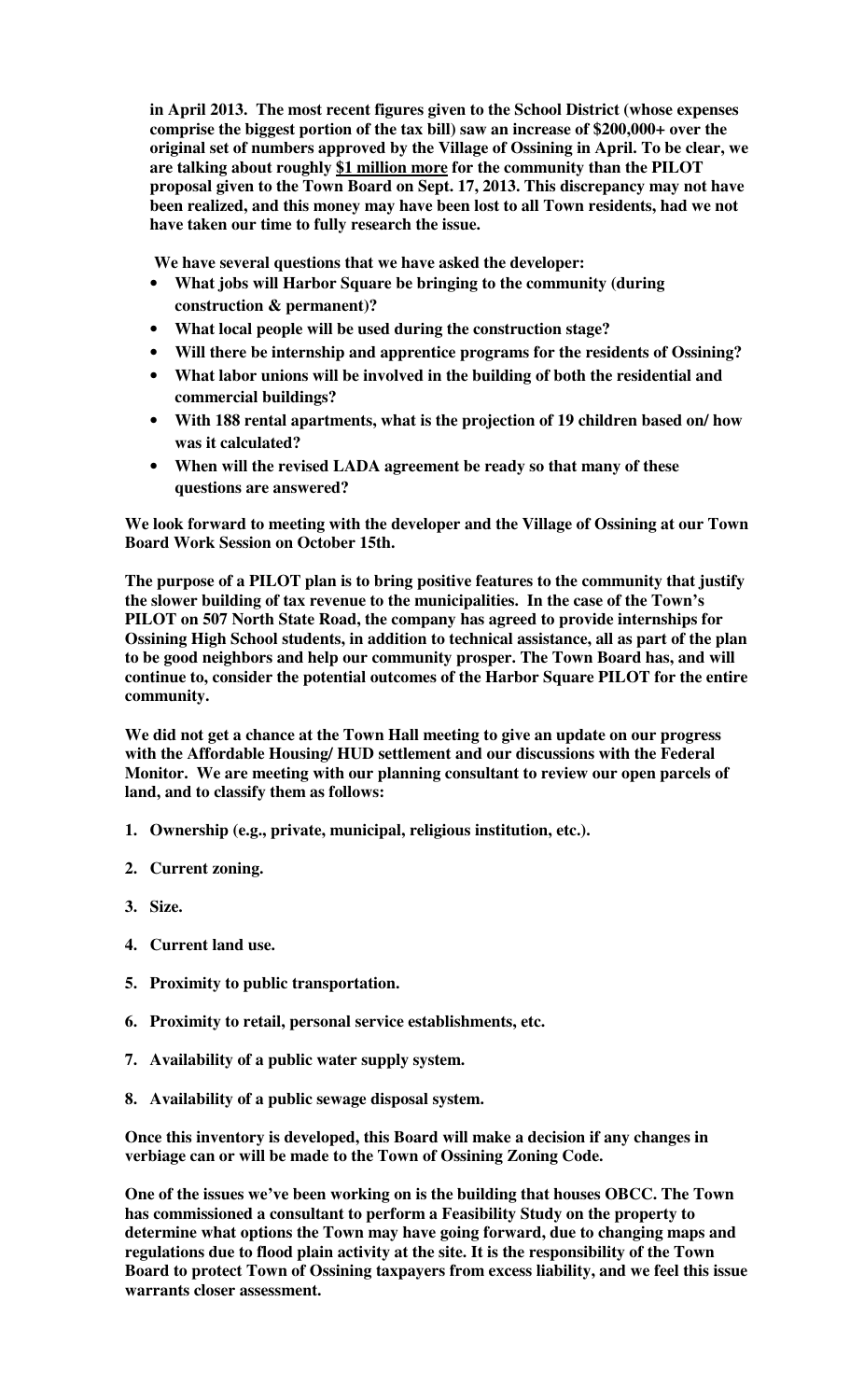**We had heard so many versions of the events that the Board felt it was necessary to construct a timeline of the ongoing discussions between the Town and the OBCC concerning the Feasibility Study and the license agreement with the Town. You can find the statement on the home page of the Town web page. Last Monday (9/30), the license agreement was signed and will be honored until December 31st, 2014. We have also been working to together to determine the needs of OBCC going forward, and had a meeting with the Feasibility Study consultant on Wednesday night, which brought about some positive discourse and ideas.** 

**By next week there will be a new section of the Town Web page entitled "Projects", where we will put all the information we have concerning this project, as well as other projects we are working on, like the community build of the stage at Engel Park. New signage for the boat ramp and the park area will be ready for spring.** 

**If you have not yet done so, please sign up for our updates so you can stay on top of our progress. From the Town home page, go to contacts and then email signups. We have information about the New York's Health Exchange Portal, as well as other items of interest.** 

**Councilmember Blaha commented on comments made regarding the Pilot Program. The Town has a small percentage of the Pilot and if individuals want a fair answer reading the Pilot then the most accurate information should be shared. We take are role very seriously. Before a decision is made, the facts had better be accurate.** 

# **IV. PUBLIC COMMENT ON AGENDA ITEMS**

# **V. BOARD RESOLUTIONS**

## **A. Approval of Minutes-Regular Meeting**

**Councilmember Wilcher moved and it was seconded by Councilmember Tripodi that the following be approved:** 

**Resolved, that the Town Board of the Town of Ossining hereby approves the September 24, 2013, Minutes of the Regular Meeting as presented.** 

 **Motion Carried: Unanimously** 

#### **B. Approval of Minutes-Special Meeting**

**Councilmember Wilcher moved and it was seconded by Councilmember Blaha that the following be approved:** 

**Resolved, that the Town Board of the Town of Ossining hereby approves the October 1, 2013, Minutes of the Special Meeting as presented.** 

 **Motion Carried: Unanimously** 

#### **C. Approval of Voucher Detail Report**

**Councilmember Blaha moved and it was seconded by Councilmember Wilcher that the following be approved:** 

**Resolved, that the Town Board of the Town of Ossining hereby approves the Voucher Detail Report dated October 8, 2013 in the amount of \$906,247.75.** 

 **Motion Carried: Unanimously**

**D. 2013 Cabaret License for Abzun Roque, Inc. DBA Maya Riviera Bar & Restaurant**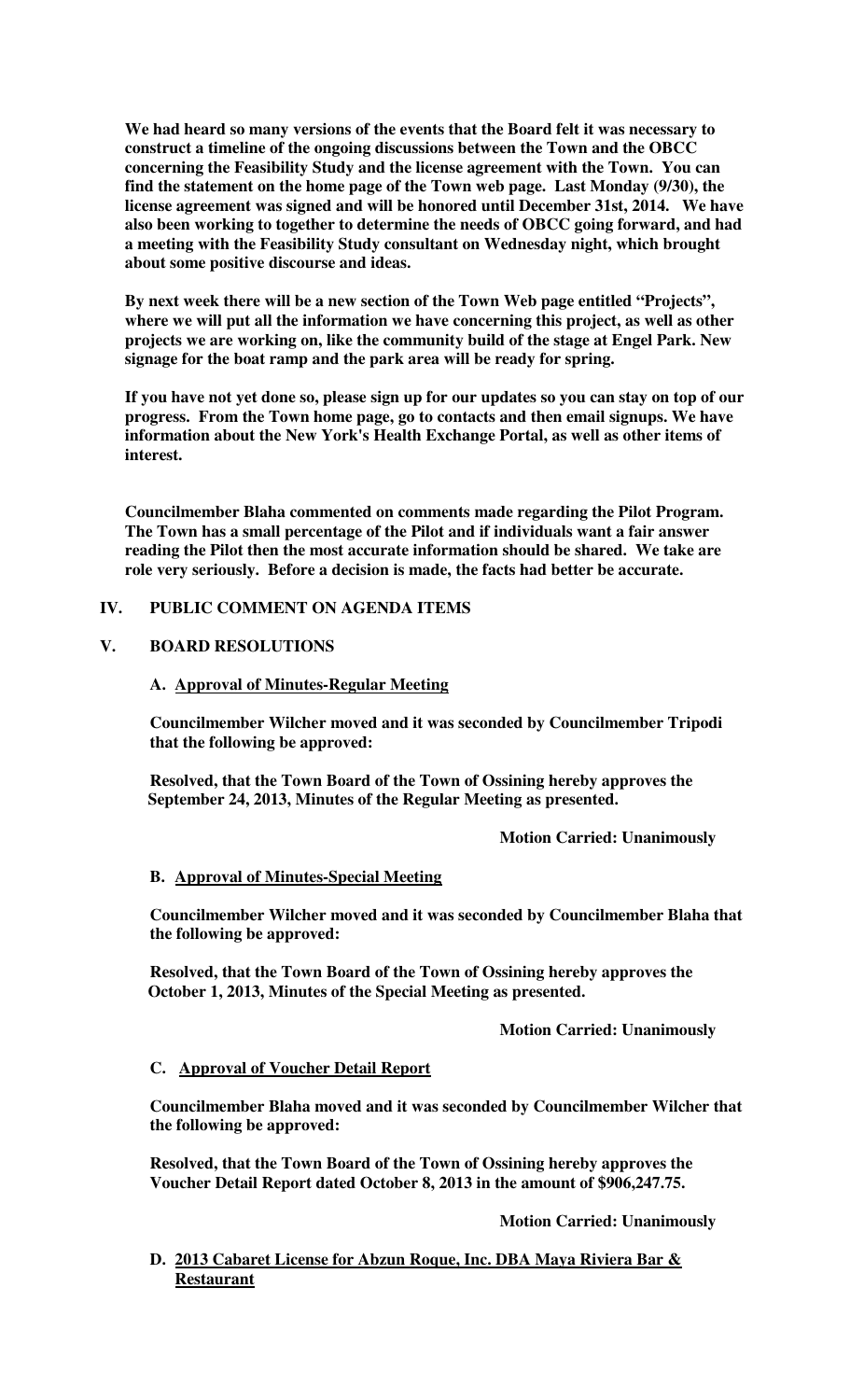**Councilmember Harter moved and it was seconded by Councilmember Tripodi that the following be approved:** 

**Whereas, the Abzun Roque, Inc. DBA Maya Riviera Bar & Restaurant has filed an application for a Cabaret License for the calendar year 2013; and** 

**Whereas, the Town Board has reviewed the application and attachments thereto, as well as reports from involved departments, including the Police Department and Building Department; now therefore be it** 

**Resolved, that the Town Board of the Town of Ossining hereby approves the application of the Abzun Roque, Inc. DBA Maya Riviera Bar & Restaurant, 518 North State Road, Briarcliff Manor, in the Unincorporated Area of the Town of Ossining, for a Cabaret License, subject to the following limitations and conditions: One (1) DJ using a Karaoke Machine, DJ for private parties and mariachi guitars & trumpet shall be allowed on Monday to Sunday evenings from 11:00 a.m. until 11p.m., and live music on Monday to Sunday evenings from 11:00 a.m. until 11:00 p.m.** 

 **Motion Carried: Unanimously**

### **E. Authorizing Clerk to advertise for Bids-Lakeville Sewer Lift Station Remediation**

**Councilmember Harter moved and it was seconded by Councilmember Wilcher that the following be approved:** 

**Resolved, that the Town Board of the Town of Ossining hereby authorizes the Town Clerk to advertise for bids for the Lakeville Sewer Lift Station Remediation, to be returned to the Town Clerk, 16 Croton Avenue, Ossining, New York.** 

**Superintendent of Water & Sewers Andrew Teiss stated that the project is moving along with the design work completed. This will be a gravity feed process.** 

 **Motion Carried: Unanimously** 

## **F. Engineering- Cedar Lane Drainage Bid**

**Councilmember Wilcher moved and it was seconded by Councilmember Harter that the following be approved:** 

**Whereas, the Town of Ossining authorized the Town Clerk to solicit bids for the work to be done on Cedar Lane; and** 

**Whereas, the bids were received and opened by the Office of the Town Clerk on October 2nd, 2013 at 10AM;** 

**Now, therefore be it Resolved that the Town Board of the Town of Ossining hereby awards the bid to the lowest responsible bidder who also conformed to the bid specifications, namely ELQ Industries, Inc. of New Rochelle, New York, in the amount of \$152,595.** 

**Village Engineer Paul Fraioli stated that the Cedar Lane Drainage Project was the same engineer who designed Resolution E. We will be reaching out to the contractor and construction should begin this year.** 

 **Motion Carried: Unanimously**

### **VI. CORRESPONDENCE TO BE RECEIVED AND FILED**

**Councilmember Wilcher moved and it was seconded by Councilmember Tripodi that the following be approved:**